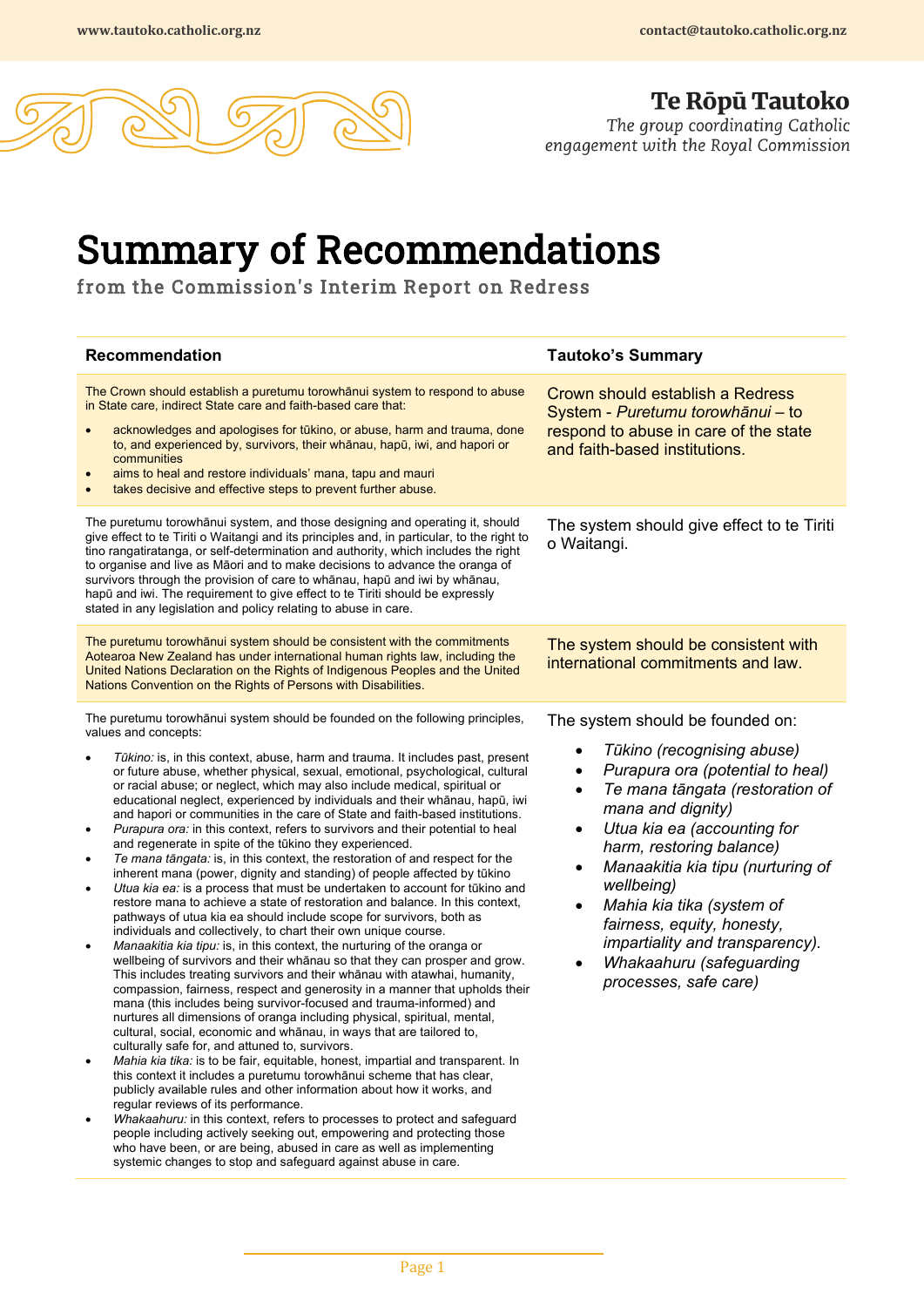

The Crown should establish and fund a well-resourced independent Māori Collective made up of Māori with relevant expertise and/or personal experience and representing a mix of survivors, whānau, hapū and iwi, pan-tribal organisations and urban Māori with a fair mix of gender, LGBTQIA+, rangatahi and Deaf and disabled people to:

- lead the design of the puretumu torowhānui scheme
- work with survivors, the Purapura Ora Collective, survivors' communities (including Māori, Pacific, Deaf and disabled communities) and other relevant groups to develop a plan to implement our recommendations, including:
	- o establishing a puretumu torowhānui system underpinned by tikanga Māori
	- o developing the process for applying for redress
	- o determining what support and services are needed to respond to tūkino, enhance mana and achieve utua kia ea o considering proposed civil litigation reforms
- work with Māori survivors, whānau, hapū and iwi to:
	- o explore whether to establish a separate puretumu torowhānui scheme for Māori
	- o determine the nature, timing and content of an apology or apologies to Māori for abuse in care, as well as the nature of memorials to those abused
- commission any reports, reviews or expert advice on areas considered important to the design of the puretumu torowhānui system and scheme, including an expert review of oranga services (see recommendation 68)
- build on this inquiry's work by exploring how to respond to harm suffered by Māori in care to restore mana, tapu and mauri
- work with the Crown and agree on the contents of any draft legislation required to give effect to any of the recommendations set out in this report.

The Crown should closely consult and actively involve survivors in the design and running of the puretumu torowhānui system and scheme and the implementation of recommendations in this report and other reports this inquiry may produce. This should include establishing and funding an independent Purapura Ora Collective employing people with relevant expertise and lived experience of disability to:

- advocate for survivors during Crown decision-making on our recommendations
- ensure the puretumu torowhānui system and scheme are designed from the perspective of survivors
- commission, together with the Māori Collective, the expert review of oranga services.

The Crown should consult survivors, experts and other interested people, including:

- *Pacific peoples:* on how the puretumu torowhānui scheme should be designed and run in a way that is consistent with Pacific cultures, including how the scheme and broader system can incorporate principles from Pacific restorative processes such as ifoga, fakalelei, isorosoro and ho'oponopono
- *Deaf and disabled people:* on how the design and running of the scheme will give effect to New Zealand's obligations in the United Nations Convention on the Rights of Persons with Disabilities, and the New Zealand **Disability Strategy**
- *A cross-section of survivors and experts:* on how the scheme can be inclusive of a range of people, including youth and LGBTQIA+.

The Crown should also consult faith-based institutions, indirect State care providers, other interested parties and the public.

The Crown should take an all-of-system approach to responding to abuse in care. The Crown should take an all-of-system

Crown to establish and fund a Māori Collective to design the redress system and work with stakeholders to implement the recommendations.

Crown to establish and fund a Survivor's Collective to advocate for survivors during the development of the recommendations and be party to the design of the redress system and scheme.

Crown should consult with survivors, experts and other interested people, including Pacific peoples, deaf and disabled people and a cross-section of survivors and experts.

approach to responding to abuse in care

The Crown should consult faith-based

providers, other interested parties and

institutions, indirect State care

the public.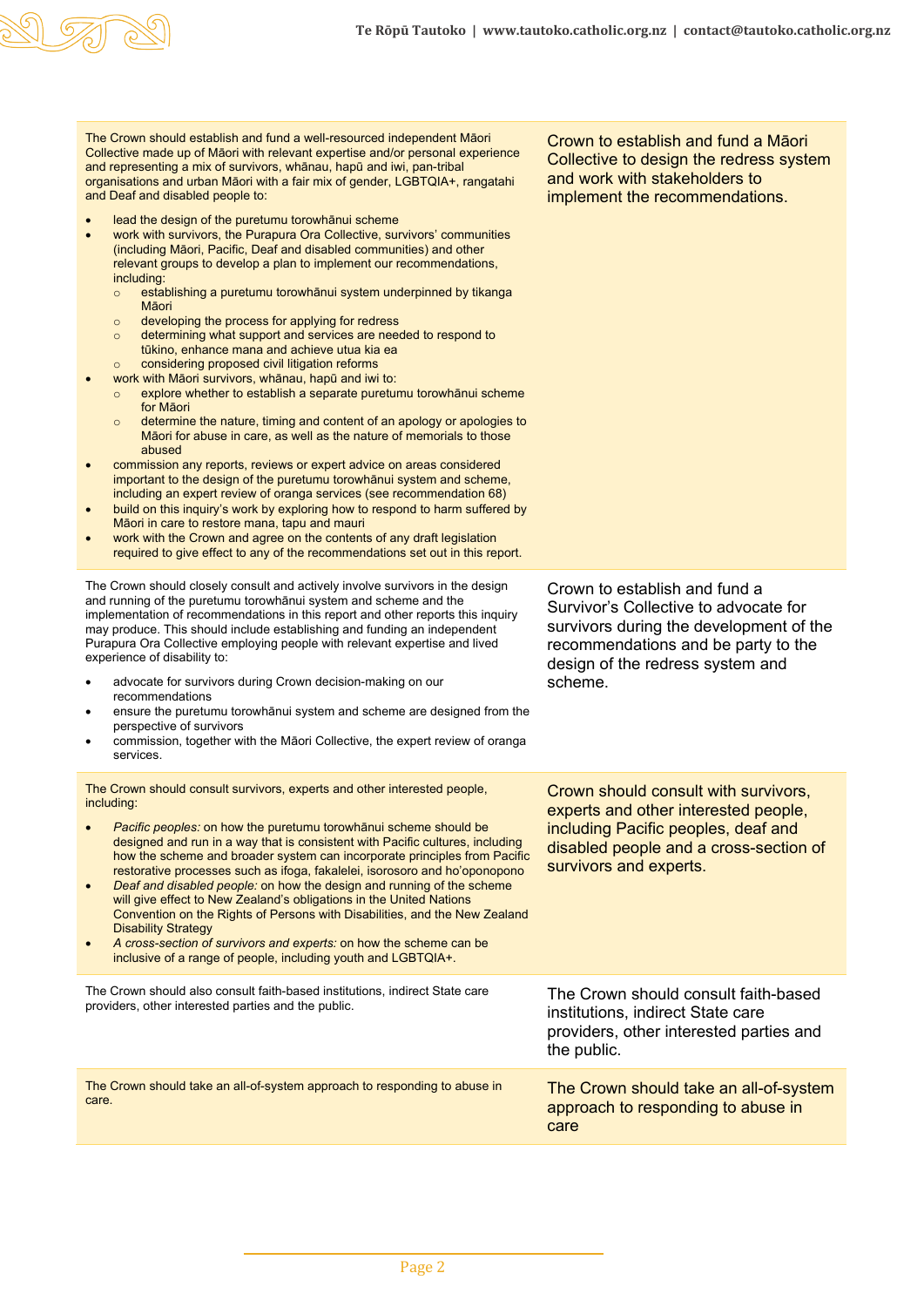

| The Crown and relevant faith-based institutions and indirect State care providers<br>should publicly acknowledge and apologise for the tūkino inflicted and suffered,<br>at an individual, community and national level, including:<br>a public apology to survivors by the Governor-General, Prime Minister and<br>heads of relevant faith-based institutions and indirect State care providers<br>specific public apologies, where appropriate, to specific groups harmed,<br>$\bullet$<br>including Māori, either on this inquiry's recommendation or that of the<br>puretumu torowhānui scheme, or as a result of direct engagement with<br>affected communities.                                                                  | Key parties (including Church leaders)<br>should publicly acknowledge and<br>apologise for the harm suffered.                                                                                                                                                                                 |
|----------------------------------------------------------------------------------------------------------------------------------------------------------------------------------------------------------------------------------------------------------------------------------------------------------------------------------------------------------------------------------------------------------------------------------------------------------------------------------------------------------------------------------------------------------------------------------------------------------------------------------------------------------------------------------------------------------------------------------------|-----------------------------------------------------------------------------------------------------------------------------------------------------------------------------------------------------------------------------------------------------------------------------------------------|
| The Crown, Māori Collective, Purapura Ora Collective and relevant institutions<br>should determine the content of public apologies and related matters, such as<br>when and where they are made, in collaboration with survivors and in conformity<br>with the principles of good apologies set out below in recommendation 33.                                                                                                                                                                                                                                                                                                                                                                                                        | Public apologies should be made in<br>collaboration with survivors and confirm<br>to good principles (see 33)                                                                                                                                                                                 |
| The Crown should set up a fair, effective, accessible and independent puretumu<br>torowhānui scheme to help survivors and their whānau affected by abuse in<br>State care, indirect State care and faith-based care to achieve utua kia ea or<br>heal the vā, heal the relational space between all things, and help prevent abuse<br>in care.                                                                                                                                                                                                                                                                                                                                                                                         | The Crown should set up an<br>independent redress scheme                                                                                                                                                                                                                                      |
| The principles, values, concepts, te Tiriti obligations and international law<br>commitments that will guide the design of the puretumu torowhanui system<br>should guide the design and implementation of the puretumu torowhanui<br>scheme.                                                                                                                                                                                                                                                                                                                                                                                                                                                                                          | The principles, te Tiriti obligations and<br>other obligations should be applied to<br>the redress scheme.                                                                                                                                                                                    |
| The membership of the governance body for the puretumu torowhanui scheme<br>should give effect to te Tiriti o Waitangi, and reflect the diversity of survivors,<br>including disabled survivors, as well as including people with relevant expertise.                                                                                                                                                                                                                                                                                                                                                                                                                                                                                  | The redress scheme's governance body<br>should be diverse and include survivors.                                                                                                                                                                                                              |
| State and faith-based institutions should phase out their current claims<br>processes for abuse in care, and any faith-based institution or indirect State care<br>provider that chooses to continue its own claims process should direct survivors<br>to the puretumu torowhānui scheme and give them information about it.                                                                                                                                                                                                                                                                                                                                                                                                           | Institutions should phase out their<br>current claims processes. Any institution<br>that chooses to continue its process<br>should direct survivors to the new<br>scheme.                                                                                                                     |
| The functions of the puretumu torowhanui scheme should be to:                                                                                                                                                                                                                                                                                                                                                                                                                                                                                                                                                                                                                                                                          | The scheme's functions should be to:                                                                                                                                                                                                                                                          |
| provide a safe, supportive environment, consistent with the value of<br>$\bullet$<br>manaakitia kia tipu, for survivors to talk about their abuse<br>consider survivors' accounts and make decisions on puretumu torowhānui,<br>٠<br>which may include:<br>facilitating acknowledgements and apologies by institutions for tūkino,<br>$\circ$<br>or abuse, harm and trauma, in care<br>facilitating access to support services, financial payments and other<br>$\circ$<br>measures that enables te mana tāngata<br>disseminate information about the scheme so as many eligible individuals<br>as possible know about and can access its services<br>report and make recommendations on systemic issues relevant to abuse in<br>care. | provide a safe environment for<br>disclosing and reporting abuse.<br>make decisions on redress and<br>facilitate apologies, access to<br>support services, financial<br>payments, and other measures.<br>disseminate information.<br>make recommendations on<br>$\bullet$<br>systemic issues. |
| The puretumu torowhanui scheme should operate independently of the<br>institutions where tūkino or abuse, harm and trauma took place and should have<br>no interactions with these institutions or the people within them, except where<br>necessary to carry out its functions, and this includes individuals or institutions:<br>responsible for providing care to survivors<br>allegedly responsible for the abuse<br>responsible for defending any abuse in care claims in court.<br>$\bullet$                                                                                                                                                                                                                                     | The scheme should be independent and<br>have no interaction with institutions<br>where harm allegedly occurred except<br>to fulfil its function.                                                                                                                                              |
| The puretumu torowhānui scheme should:                                                                                                                                                                                                                                                                                                                                                                                                                                                                                                                                                                                                                                                                                                 | The scheme should be open to all                                                                                                                                                                                                                                                              |
| be open to all survivors, including those who have been through previous<br>redress processes, those covered by accident compensation, and those in<br>prison or with a criminal record<br>enable whānau to continue a claim made by a survivor if the survivor dies,<br>$\bullet$<br>or make a claim on a survivor's behalf if there is clear evidence that the                                                                                                                                                                                                                                                                                                                                                                       | survivors, including those who have<br>been through redress processes.<br>Whānau should be able to continue                                                                                                                                                                                   |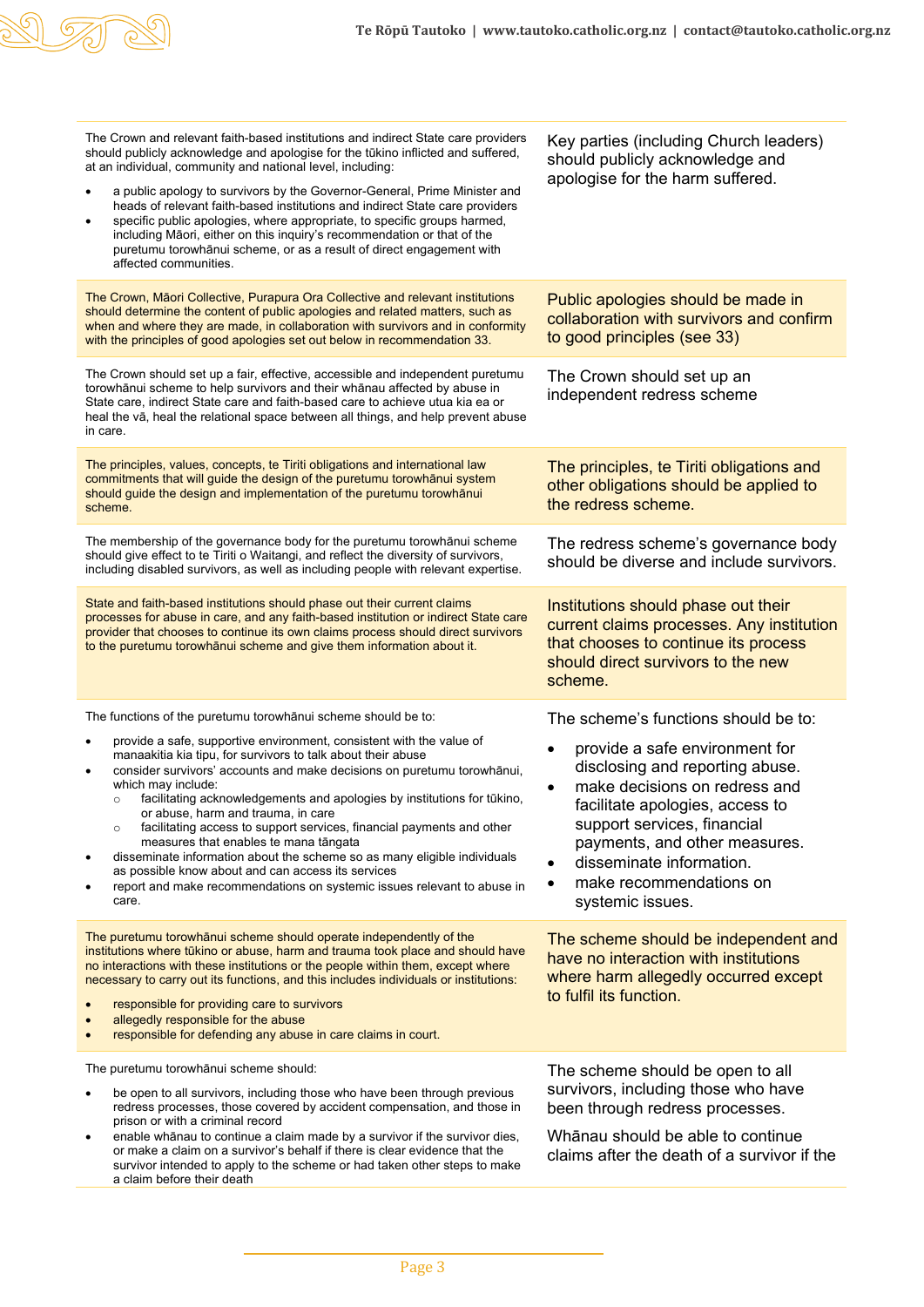

• prioritise claims from elderly or seriously ill survivors, including making prioritise claims from elderly or seriously ill survivors, including making survivor intended to apply to the urgent interim payments to those survivors where appropriate. scheme. Claims from elderly and ill survivors will be prioritised. The puretumu torowhānui scheme should cover: • physical, sexual, emotional, psychological, racial and cultural abuse in care, along with neglect, which may include medical, spiritual and educational neglect historical, contemporary and future claims of abuse in care. The scheme should cover a broad range of abuse and historical, contemporary, and future claims of abuse in care. The puretumu torowhānui scheme should, regardless of whether an institution still exists or has funds, cover abuse in: any State agency that assumed responsibility, either directly or indirectly, for the care of an individual when they were abused, including: o State schools<br>o anv individual any individual, or any private, public or non-governmental organisation, including a service provider, to which the State passed on its authority or care functions, whether by delegation, contract, licence or in any other way any faith-based institution that assumed responsibility for the care of an individual when they were abused. The scheme should cover abuse while someone was in the care of the State (including schools and contracted state care providers) or faith-based institutions. The Crown should give faith-based institutions and indirect State care providers a reasonable opportunity, say four to six months, to join the puretumu torowhānui scheme voluntarily before considering, if necessary, options to encourage or compel participation, including: • not offering contracts to non-participating institutions terminating or not renewing any contracts with them revoking their charitable status • making participation in the scheme compulsory. The Crown should give 4 to 6 months for institutions to join the scheme voluntarily. There should be options to encourage or compel participation. The puretumu torowhānui scheme should: extensively and proactively publicise, on an ongoing basis, what it does, how to contact it, the types and levels of redress and support available, eligibility and assessment criteria, and timeframes for making decisions on claims • develop specific strategies to communicate with survivors, including running specialist education sessions for disabled people about the scheme and what constitutes abuse • develop specific strategies to communicate with Māori survivors and their whānau, hapū, iwi and hapori (communities) actively reach out to disabled survivors including disabled survivors in longterm or life-long care • offer easy-to-read information in a variety of accessible formats about how the scheme works • ensure a supported decision-making process is available for disabled people that is consistent with the United Nations Convention on the Rights of Persons with Disabilities, including, where necessary, by providing dedicated support and communication assistance. The scheme should publicise what it does and how it works. The scheme should communicate with survivors in a tailored way, as appropriate to various survivor groupings. The puretumu torowhānui scheme should: be trauma-informed and flexible, give survivors choices and empower them to make decisions • minimise any barriers to obtaining redress • be timely, give accurate estimates of timeframes and regularly update survivors on the progress of their claim allow survivors to be flexible about when they start, put on hold and resume their claim be respectful of, and responsive to, the cultures of all survivors, including Māori, Pacific peoples and Deaf people support survivors to make their own informed decisions throughout the claims process, particularly those with decision-making impairments have enough suitably trained staff so that each survivor ideally needs to contact just one person about their needs The scheme should be traumainformed, giving survivors choices and empowering them to make decisions.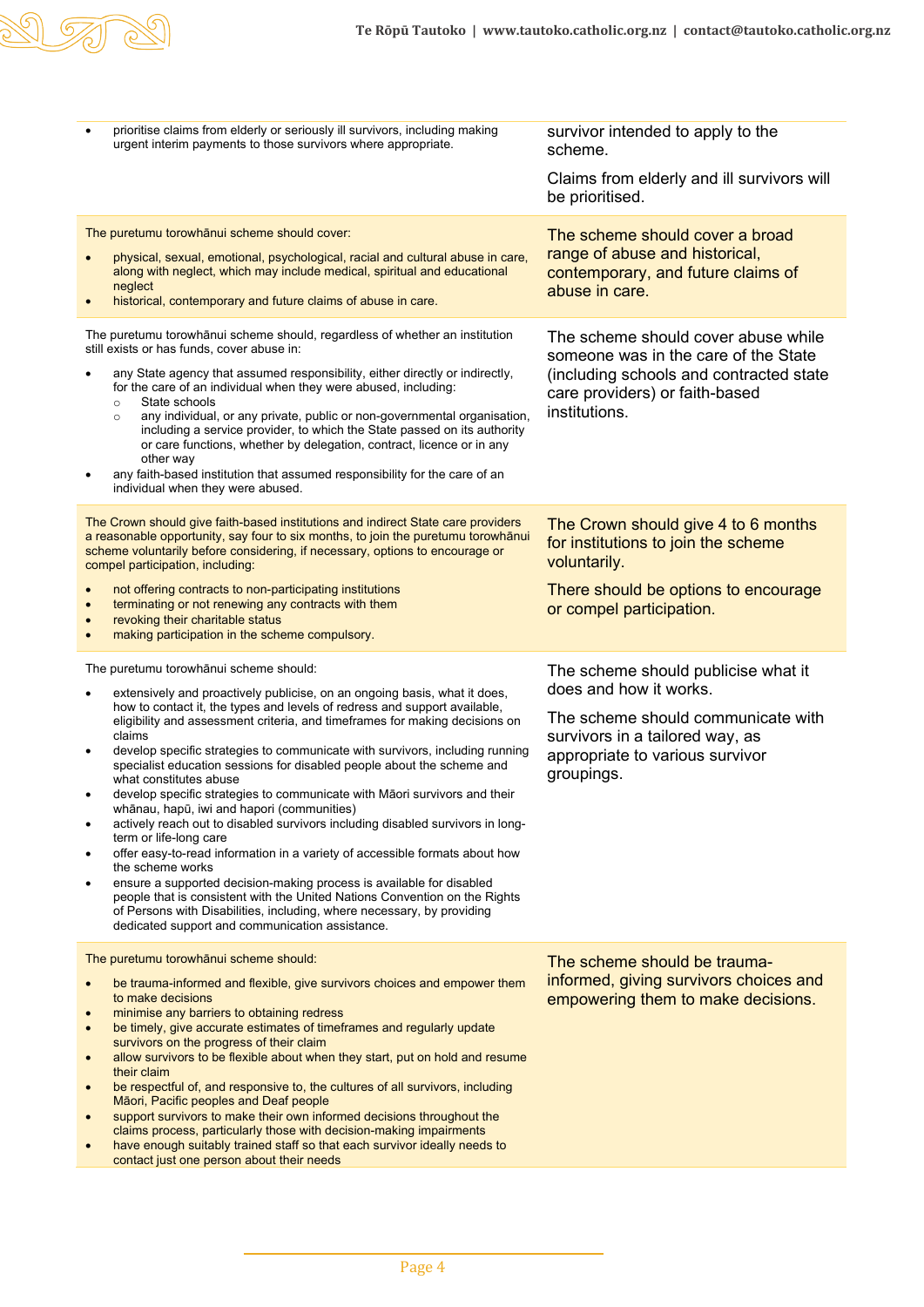

| minimise the number of times survivors must recount the tūkino or abuse.<br>harm and trauma suffered.                                                                                                                                                                                                                                                                                                                                                                                                                                                                                                                                                                                                                                                                                                                                                                                                                                                                                                                                                                                                                                                                                                                                                                                                                                                                             |                                                                                                                                                                                                                                                                                                                                                                                                 |
|-----------------------------------------------------------------------------------------------------------------------------------------------------------------------------------------------------------------------------------------------------------------------------------------------------------------------------------------------------------------------------------------------------------------------------------------------------------------------------------------------------------------------------------------------------------------------------------------------------------------------------------------------------------------------------------------------------------------------------------------------------------------------------------------------------------------------------------------------------------------------------------------------------------------------------------------------------------------------------------------------------------------------------------------------------------------------------------------------------------------------------------------------------------------------------------------------------------------------------------------------------------------------------------------------------------------------------------------------------------------------------------|-------------------------------------------------------------------------------------------------------------------------------------------------------------------------------------------------------------------------------------------------------------------------------------------------------------------------------------------------------------------------------------------------|
| The puretumu torowhānui scheme should have processes in place so that<br>survivors and their whānau who interact with it receive manaakitia kia tipu.                                                                                                                                                                                                                                                                                                                                                                                                                                                                                                                                                                                                                                                                                                                                                                                                                                                                                                                                                                                                                                                                                                                                                                                                                             | The scheme should have processes<br>that focus on nurturing well-being.                                                                                                                                                                                                                                                                                                                         |
| The puretumu torowhānui scheme should provide support services that are free,<br>flexible, culturally appropriate and tailored to individual needs to help survivors,<br>and where appropriate whānau, understand the tūkino and make a claim,<br>including:<br>counselling and psychological care, including when survivors receive their<br>records, and for a reasonable period afterwards<br>social workers and navigators to help meet any immediate needs<br>free independent legal advice, irrespective of eligibility for legal aid and non-<br>$\bullet$<br>legal advocacy, including advocacy for disabled people that meets the<br>requirements of articles 13(1) and (2) of the United Nations Convention on<br>the Rights of Persons with Disabilities<br>help to obtain and understand personal records<br>$\bullet$<br>advocates for survivors in their dealings with organisations holding their<br>$\bullet$<br>records<br>help to get in touch with survivor support groups<br>$\bullet$<br>support to make complaints about alleged abusers<br>$\bullet$<br>interpreters, translators, supported decision-making and communication<br>$\bullet$<br>assistance<br>safeguards to ensure disabled survivors in care are safe from any<br>retribution for making a claim<br>help, as necessary, to make complaints to the Privacy Commissioner or an<br>ombudsman. | The scheme should provide free<br>services to survivors, including:<br>therapy,<br>support services,<br>$\overline{\phantom{a}}$<br>legal advice,<br>-<br>and more.                                                                                                                                                                                                                             |
| The puretumu torowhānui scheme should offer a listening service to survivors so<br>they can talk about their experiences of tūkino, or abuse, harm and trauma, in a<br>private and non-judgemental setting.                                                                                                                                                                                                                                                                                                                                                                                                                                                                                                                                                                                                                                                                                                                                                                                                                                                                                                                                                                                                                                                                                                                                                                       | The scheme should offer a listening<br>service to survivors.                                                                                                                                                                                                                                                                                                                                    |
| The puretumu torowhānui scheme should, if survivors wish, use information<br>disclosed to the listening service in support of their claim for puretumu<br>torowhānui.                                                                                                                                                                                                                                                                                                                                                                                                                                                                                                                                                                                                                                                                                                                                                                                                                                                                                                                                                                                                                                                                                                                                                                                                             | The scheme should, if survivors wish,<br>use information disclosed to the<br>listening service in support of their<br>claim.                                                                                                                                                                                                                                                                    |
| A survivor should have a choice of:                                                                                                                                                                                                                                                                                                                                                                                                                                                                                                                                                                                                                                                                                                                                                                                                                                                                                                                                                                                                                                                                                                                                                                                                                                                                                                                                               | The scheme should offer:                                                                                                                                                                                                                                                                                                                                                                        |
| making a standard claim that takes into account the abuse and its impact<br>٠<br>making a brief claim that takes into account only the abuse<br>٠<br>making a brief claim first, and then a standard claim at a later date.                                                                                                                                                                                                                                                                                                                                                                                                                                                                                                                                                                                                                                                                                                                                                                                                                                                                                                                                                                                                                                                                                                                                                       | a standard claim – taking account of<br>the abuse and impact,<br>a brief claim - taking account of the<br>abuse only, and<br>the option to make a brief claim first<br>$\bullet$<br>and a standard claim later.                                                                                                                                                                                 |
| In both claims, the scheme should work with the survivor to work out what is<br>needed to achieve utua kia ea or to teu le vā / tauhi vā.                                                                                                                                                                                                                                                                                                                                                                                                                                                                                                                                                                                                                                                                                                                                                                                                                                                                                                                                                                                                                                                                                                                                                                                                                                         | The scheme should work the survivor to<br>work out what is needed.                                                                                                                                                                                                                                                                                                                              |
| The scheme should, in assessing a standard claim:<br>make its starting point that it believes a survivor's account<br>consider the reasonable likelihood that abuse took place and the survivor<br>suffered the impact claimed<br>consider any impact that is plausibly linked to the abuse<br>٠<br>meet the survivor unless the survivor has no wish to and the scheme has<br>$\bullet$<br>enough information to make a decision on the claim<br>invite, if a survivor wishes, representatives of relevant organisations and<br>$\bullet$<br>any named perpetrator to attend any meeting to hear and understand the<br>abuse and its impact on the survivor<br>notify organisations and individuals named in a claim and invite them to<br>$\bullet$<br>comment in a way that:<br>does not allow them to question the survivor directly<br>$\circ$<br>does allow the survivor to respond to any comment if the survivor<br>$\circ$<br>wishes                                                                                                                                                                                                                                                                                                                                                                                                                                     | A standard claim includes:<br>believing a survivor's account, as a<br>starting point,<br>considering the reasonable<br>$\bullet$<br>likelihood that abuse took place,<br>considering any impact,<br>٠<br>meeting the survivor unless the<br>$\bullet$<br>survivor has no wish to,<br>inviting, if a survivor wishes,<br>$\bullet$<br>representatives of relevant<br>organisations and any named |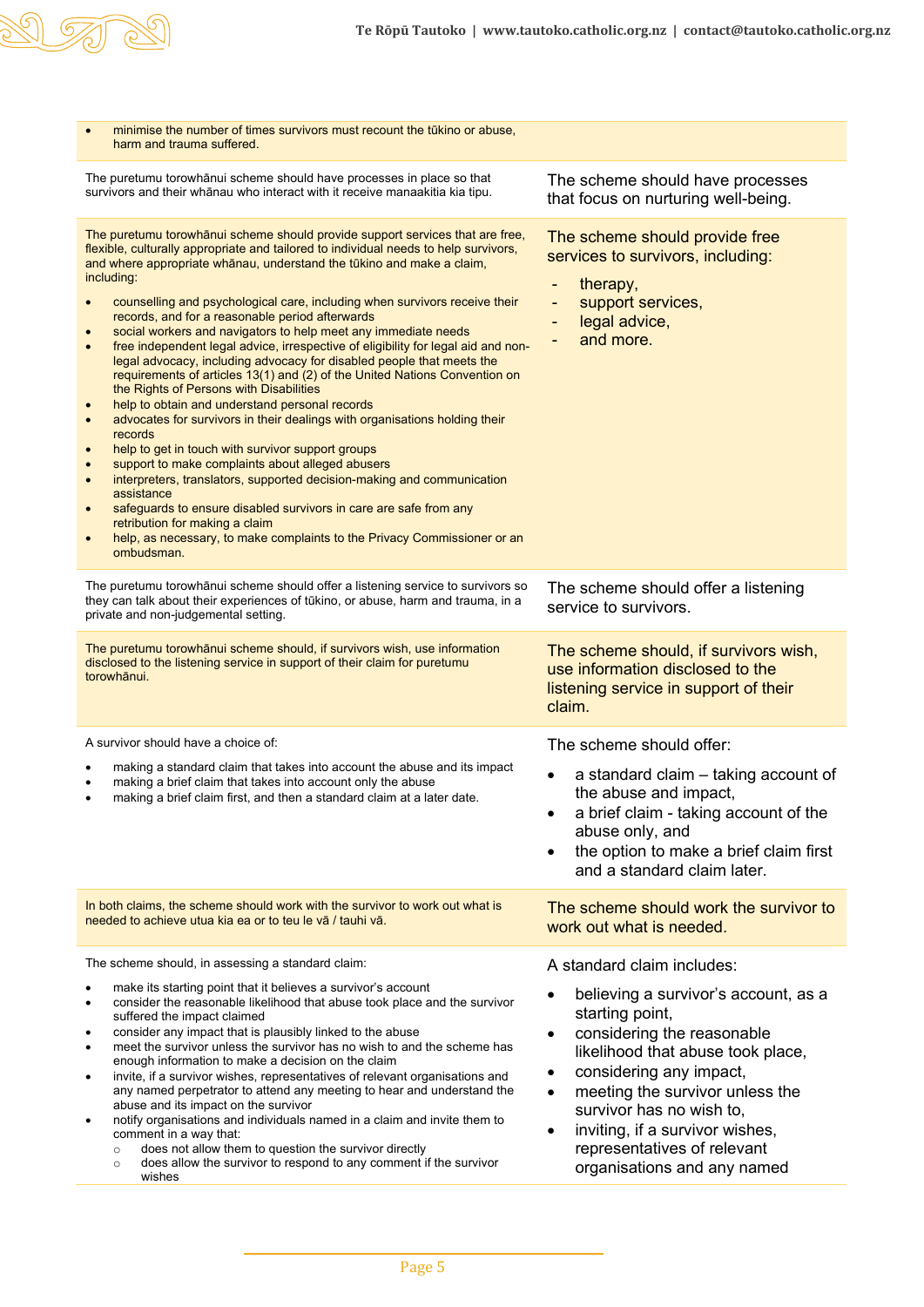

| ensure survivors will be safe from any retribution before notifying<br>$\bullet$<br>organisations and individuals for this purpose, particularly disabled<br>survivors still in care<br>have clear times within which organisations and individuals must respond<br>٠<br>proceed with a decision if they fail to respond in time.<br>$\bullet$                                                                                                                                                                                                                                                                                          | perpetrator to hear and understand<br>the abuse and its impact,<br>notifying other parties named in a<br>$\bullet$<br>claim and inviting them to comment.<br>The survivor can respond to the<br>comment but there is to be no<br>questioning of survivors by the third<br>party,<br>ensuring survivors will be safe from<br>$\bullet$<br>any retribution,<br>having clear times within which<br>organisations and individuals must<br>respond and proceed with a<br>decision if they fail to respond in<br>time. |
|-----------------------------------------------------------------------------------------------------------------------------------------------------------------------------------------------------------------------------------------------------------------------------------------------------------------------------------------------------------------------------------------------------------------------------------------------------------------------------------------------------------------------------------------------------------------------------------------------------------------------------------------|------------------------------------------------------------------------------------------------------------------------------------------------------------------------------------------------------------------------------------------------------------------------------------------------------------------------------------------------------------------------------------------------------------------------------------------------------------------------------------------------------------------|
| The scheme should, in assessing a brief claim:<br>make its starting point that it believes a survivor's account<br>$\bullet$<br>consider the reasonable likelihood that abuse took place<br>meet the survivor only if requested.<br>$\bullet$                                                                                                                                                                                                                                                                                                                                                                                           | A brief claim includes:<br>believing a survivor's account, as a<br>starting point,<br>considering the reasonable<br>$\bullet$<br>likelihood that abuse took place,<br>and<br>meeting the survivor only if<br>$\bullet$<br>requested.                                                                                                                                                                                                                                                                             |
| If desired by a survivor, the scheme should facilitate meaningful<br>acknowledgements and apologies from the responsible institution to the survivor<br>and others affected by abuse in care.                                                                                                                                                                                                                                                                                                                                                                                                                                           | If desired by a survivor, the scheme<br>should facilitate meaningful<br>acknowledgements and apologies from<br>the responsible institution to the survivor<br>and others affected by abuse in care.                                                                                                                                                                                                                                                                                                              |
| Apologies should:<br>acknowledge the tūkino or abuse, harm and trauma caused<br>accept responsibility for the tūkino<br>$\bullet$<br>express regret or remorse for the tūkino<br>be made by a person at an appropriate level of authority so the apology is<br>meaningful an<br>commit to taking all reasonably practicable steps to prevent any recurrence<br>of the tūkino<br>be flexible and respond appropriately to the needs and wishes of the<br>individual survivor<br>be consistent, where appropriate, with tikanga Maori or with Pacific cultural<br>$\bullet$<br>practices<br>come directly from the institution concerned. | Apologies should:<br>acknowledge the harm,<br>accept responsibility,<br>express regret or remorse,<br>be made by a person at an<br>$\bullet$<br>appropriate level of authority,<br>commit to taking steps to prevent<br>$\bullet$<br>recurrence,<br>be flexible and respond<br>$\bullet$<br>appropriately,<br>be consistent with cultural practices,<br>$\bullet$<br>and<br>come directly from the institution<br>concerned.                                                                                     |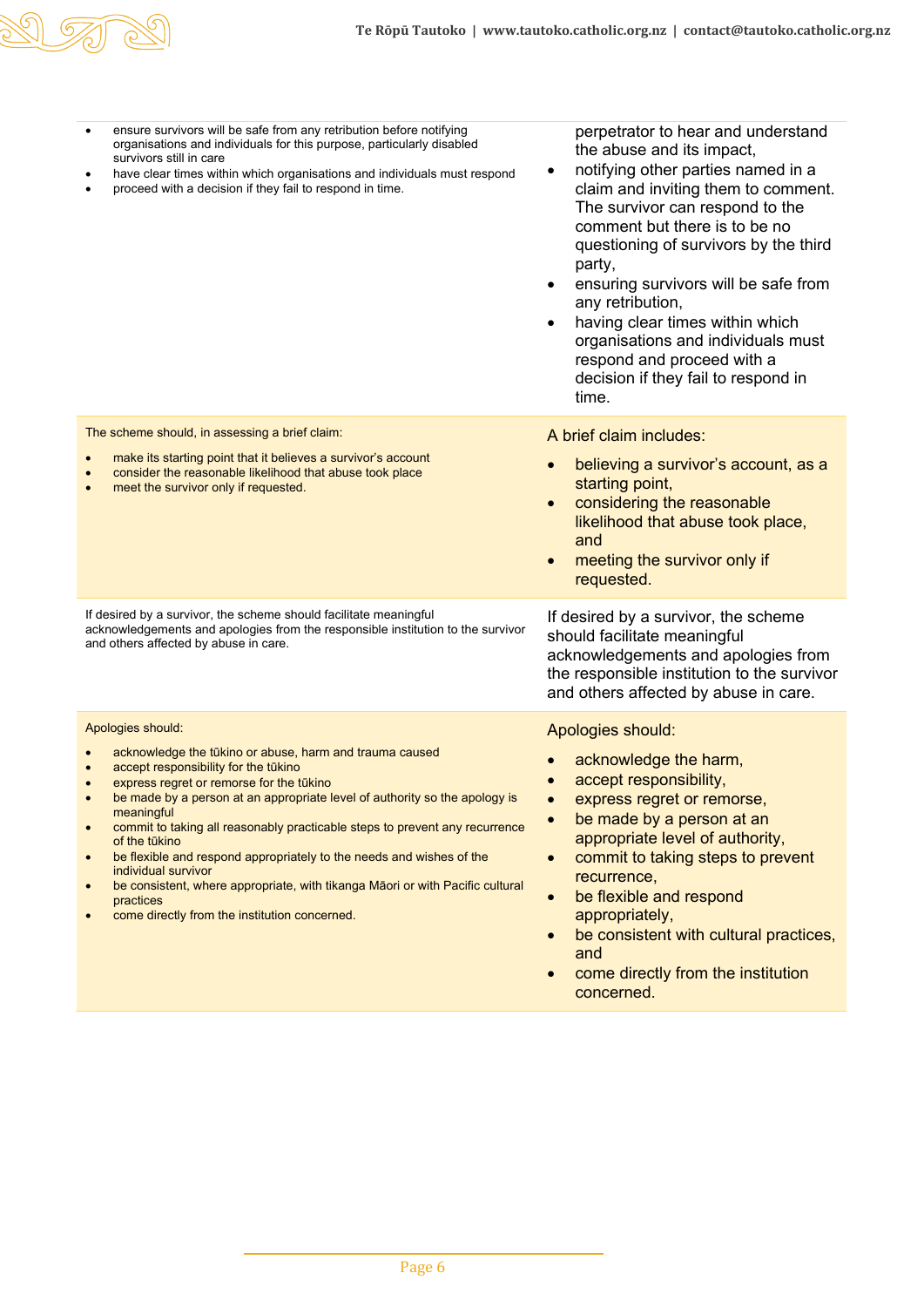

| To give effect to these apology principles, the institution concerned should:                                                                                                                                                                                                                                                                                                                                                                                                                                                                                                                                                                                                                                                                                                                                                                                                                                                                                                                                                                                                           | The institution concerned should:                                                                                                                                                                                                                                                     |
|-----------------------------------------------------------------------------------------------------------------------------------------------------------------------------------------------------------------------------------------------------------------------------------------------------------------------------------------------------------------------------------------------------------------------------------------------------------------------------------------------------------------------------------------------------------------------------------------------------------------------------------------------------------------------------------------------------------------------------------------------------------------------------------------------------------------------------------------------------------------------------------------------------------------------------------------------------------------------------------------------------------------------------------------------------------------------------------------|---------------------------------------------------------------------------------------------------------------------------------------------------------------------------------------------------------------------------------------------------------------------------------------|
| work with those harmed by the tūkino to apologise in a way that is<br>meaningful to them as part of their wider healing<br>ensure the person making the apology has the necessary cultural<br>$\bullet$<br>awareness and humility, and has received training about the nature and<br>impact of abuse and the needs of survivors<br>provide information about the steps it is taking or will take to prevent further<br>abuse.                                                                                                                                                                                                                                                                                                                                                                                                                                                                                                                                                                                                                                                           | work with those harmed to<br>$\bullet$<br>apologise in a way that is<br>meaningful,<br>ensure the person making the<br>$\bullet$<br>apology is trauma-informed and<br>culturally aware, and<br>provide information about steps it is<br>$\bullet$<br>taking to prevent further abuse. |
| The scheme should, where appropriate, give guidance to participating institutions<br>about the form and the delivery of apologies.                                                                                                                                                                                                                                                                                                                                                                                                                                                                                                                                                                                                                                                                                                                                                                                                                                                                                                                                                      | The scheme should give guidance<br>about the form and the delivery of<br>apologies.                                                                                                                                                                                                   |
| The institution should, if a survivor wishes, give an apology as part of a culturally<br>based or other restorative process. The scheme should arrange such a process<br>between the survivor (and any whanau if so desired) and the institution (if it<br>agrees to take part) and any perpetrator (if the perpetrator agrees to take part<br>and the survivor agrees to the perpetrator's participation).                                                                                                                                                                                                                                                                                                                                                                                                                                                                                                                                                                                                                                                                             | The institution should, if a survivor<br>wishes, give an apology as part of a<br>culturally based or other restorative<br>process.                                                                                                                                                    |
| The scheme should enable survivors and, where appropriate, their whānau to<br>access measures to restore mana and oranga, consistent with the principle of<br>manaakitia kia tipu. Survivors should be able to access, aided by an advocate or<br>navigator if necessary, a range of services to meet their unique needs, and these<br>services should include:<br>counselling and other psychological care<br>rongoā Māori practitioners<br>$\bullet$<br>healers<br>$\bullet$<br>help with education and employment, healthcare, secure housing, financial<br>$\bullet$<br>advisory services, disability support services and community activities<br>help to connect or reconnect with whakapapa, whānau, hapū or iwi, wider<br>community and fellow survivors<br>cultural redress and help to build cultural capacity and connection or<br>reconnection with culture, including language learning<br>help with family and other important relationships after disclosing abuse<br>$\bullet$<br>support to build and maintain healthy relationships with family members.<br>$\bullet$ | The scheme should enable survivors<br>and their whanau to access a range of<br>measures to restore mana (dignity) and<br>oranga (well-being).                                                                                                                                         |
| The scheme should be able to offer survivors a choice of modest, one-off<br>redress measures such as small purchases or services that will help them and<br>their whānau to achieve utua kia ea.                                                                                                                                                                                                                                                                                                                                                                                                                                                                                                                                                                                                                                                                                                                                                                                                                                                                                        | The scheme should be able to offer<br>survivors a choice of modest, one-off<br>redress measures                                                                                                                                                                                       |
| The scheme should facilitate contact, such as for pastoral support, with a<br>participating institution if a survivor wishes.                                                                                                                                                                                                                                                                                                                                                                                                                                                                                                                                                                                                                                                                                                                                                                                                                                                                                                                                                           | The scheme should facilitate contact,<br>such as for pastoral support, with a<br>participating institution if a survivor<br>wishes.                                                                                                                                                   |
| Financial payments by the puretumu torowhanui scheme should provide<br>meaningful recognition of abuse and where relevant impact, but not<br>compensation for harm or loss.                                                                                                                                                                                                                                                                                                                                                                                                                                                                                                                                                                                                                                                                                                                                                                                                                                                                                                             | Financial payments by the scheme<br>should provide recognition but not<br>compensation for harm or loss.                                                                                                                                                                              |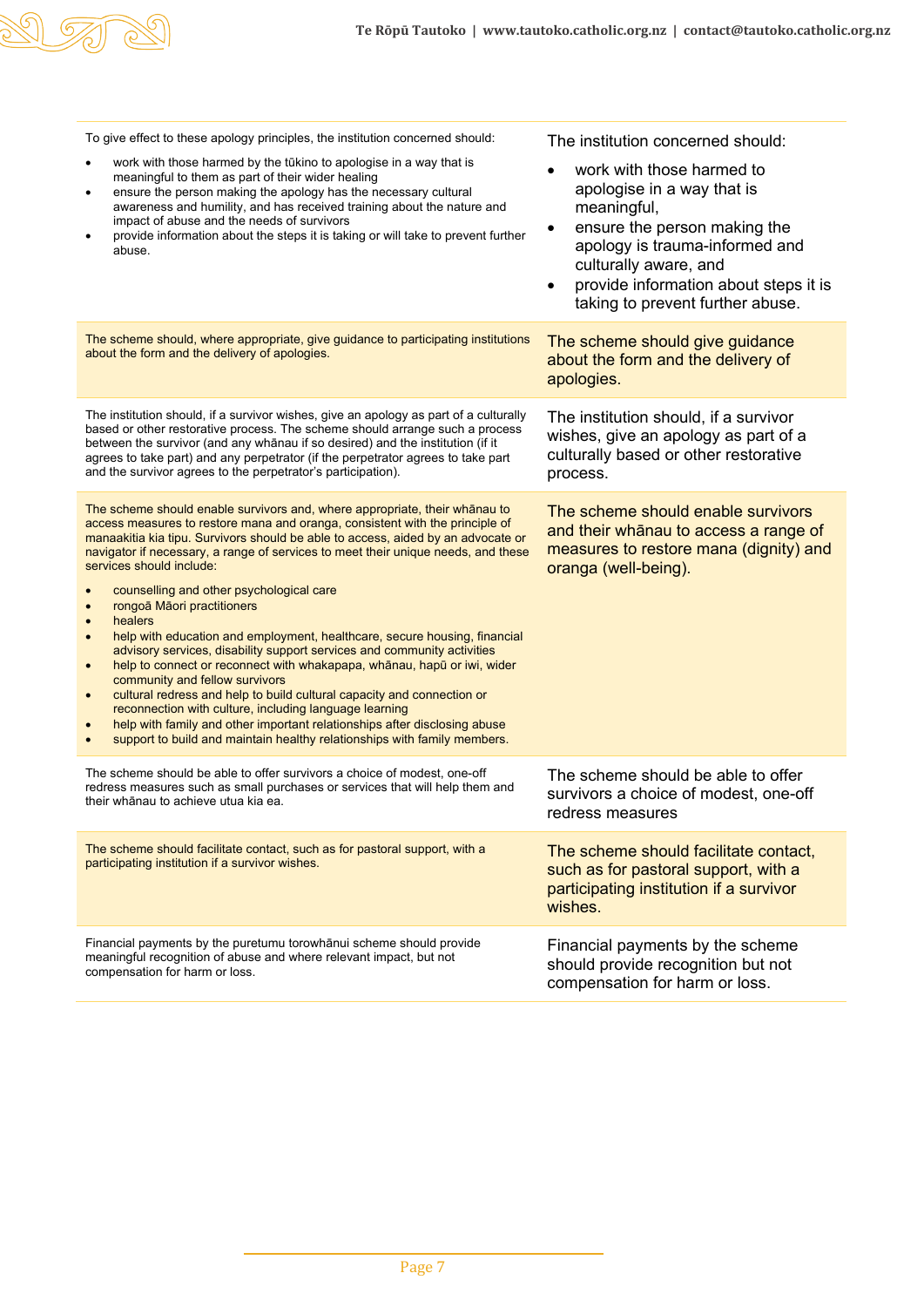| The scheme should, in determining the size of a financial payment, take into<br>account:<br>the seriousness of the tūkino inflicted and suffered<br>factors that increased a person's risk of abuse when in care or harm from<br>$\bullet$<br>the abuse, including young age, disability, mental health condition and<br>previous abuse. Such factors may be seen as aggravating the seriousness<br>of the abuse<br>the impact of the abuse on the oranga of the survivor, including lost<br>$\bullet$<br>opportunities and, where relevant, intergenerational impact<br>the principles underpinning the system including manaakitia kia tipu<br>$\bullet$<br>the scheme's standards of proof<br>$\bullet$<br>payments to other survivors to ensure consistency and fairness<br>$\bullet$<br>any other payments a survivor may have received for abuse in care, such<br>$\bullet$<br>as from previous redress processes, court cases or settlements<br>the need for payments to:<br>$\bullet$<br>be sufficiently high to make the scheme a meaningful alternative to<br>$\circ$<br>civil litigation<br>compare favourably with those made by overseas abuse in care<br>$\circ$<br>schemes. | For financial payments, the scheme<br>should consider:<br>the seriousness of the abuse,<br>factors that increased a person's<br>$\bullet$<br>risk of abuse,<br>the impact of the abuse,<br>$\bullet$<br>the principles underpinning the<br>$\bullet$<br>system,<br>the scheme's standards of proof,<br>$\bullet$<br>consistency and fairness,<br>$\bullet$<br>any other payments a survivor may<br>$\bullet$<br>have received for abuse in care,<br>the need for payments to be<br>$\bullet$<br>sufficiently high to be a meaningful<br>alternative to civil litigation, and<br>compare favourably with those<br>$\bullet$ |
|--------------------------------------------------------------------------------------------------------------------------------------------------------------------------------------------------------------------------------------------------------------------------------------------------------------------------------------------------------------------------------------------------------------------------------------------------------------------------------------------------------------------------------------------------------------------------------------------------------------------------------------------------------------------------------------------------------------------------------------------------------------------------------------------------------------------------------------------------------------------------------------------------------------------------------------------------------------------------------------------------------------------------------------------------------------------------------------------------------------------------------------------------------------------------------------------|----------------------------------------------------------------------------------------------------------------------------------------------------------------------------------------------------------------------------------------------------------------------------------------------------------------------------------------------------------------------------------------------------------------------------------------------------------------------------------------------------------------------------------------------------------------------------------------------------------------------------|
| The scheme's financial payments should not adversely affect survivors' financial<br>position and should not count as income. Other than for ACC purposes, the<br>financial payments should not reduce or limit any entitlements to financial<br>support from the State, including welfare and unemployment benefits, disability<br>benefits and disability support services.                                                                                                                                                                                                                                                                                                                                                                                                                                                                                                                                                                                                                                                                                                                                                                                                               | made by overseas schemes.<br>The scheme's financial payments<br>should not adversely affect survivors'<br>financial position and should not count<br>as income, nor reduce or limit any<br>entitlements to financial support from<br>the State.                                                                                                                                                                                                                                                                                                                                                                            |
| The scheme should periodically review the financial payments it makes and<br>increase them as necessary to ensure:<br>payments continue to provide appropriate value to survivors, taking into<br>account matters such as changes in the consumer price index and relevant<br>awards by the courts<br>equity between survivors.                                                                                                                                                                                                                                                                                                                                                                                                                                                                                                                                                                                                                                                                                                                                                                                                                                                            | The scheme should periodically review<br>the financial payments it makes.                                                                                                                                                                                                                                                                                                                                                                                                                                                                                                                                                  |
| Any survivor placed in an institution or care setting that the puretumu torowhānui<br>scheme determines was a place of systemic abuse or neglect should be able to<br>apply for a common experience payment of a set amount. The scheme should:<br>develop criteria to determine what institutions or settings, if any, were<br>places of systemic abuse that would make a common experience payment<br>justified, using the findings of this inquiry's reports and evidence gathered<br>from claims the scheme receives<br>actively reach out to ensure as many eligible survivors as possible receive a<br>common experience payment once an institution or setting is identified as a<br>place of systemic abuse or neglect<br>tailor efforts to contact qualifying survivors to the specific needs of those<br>identified<br>take into account any other payments a survivor has received for abuse in<br>care, such as payments from previous redress processes, court cases and<br>settlements.                                                                                                                                                                                      | The scheme will make available<br>'common experience payments' for<br>those placed in a place of systemic<br>abuse or neglect.                                                                                                                                                                                                                                                                                                                                                                                                                                                                                             |
| The scheme should have the power to recommend an investigation into whether<br>systemic abuse or neglect occurred at an institution or other care setting for the<br>purposes of determining whether there should be a common experience<br>payment for people who were in that institution or care setting.                                                                                                                                                                                                                                                                                                                                                                                                                                                                                                                                                                                                                                                                                                                                                                                                                                                                               | The scheme should have power to<br>recommend an investigation into an<br>institution or other setting to determine if<br>a common experience payment should<br>be offered.                                                                                                                                                                                                                                                                                                                                                                                                                                                 |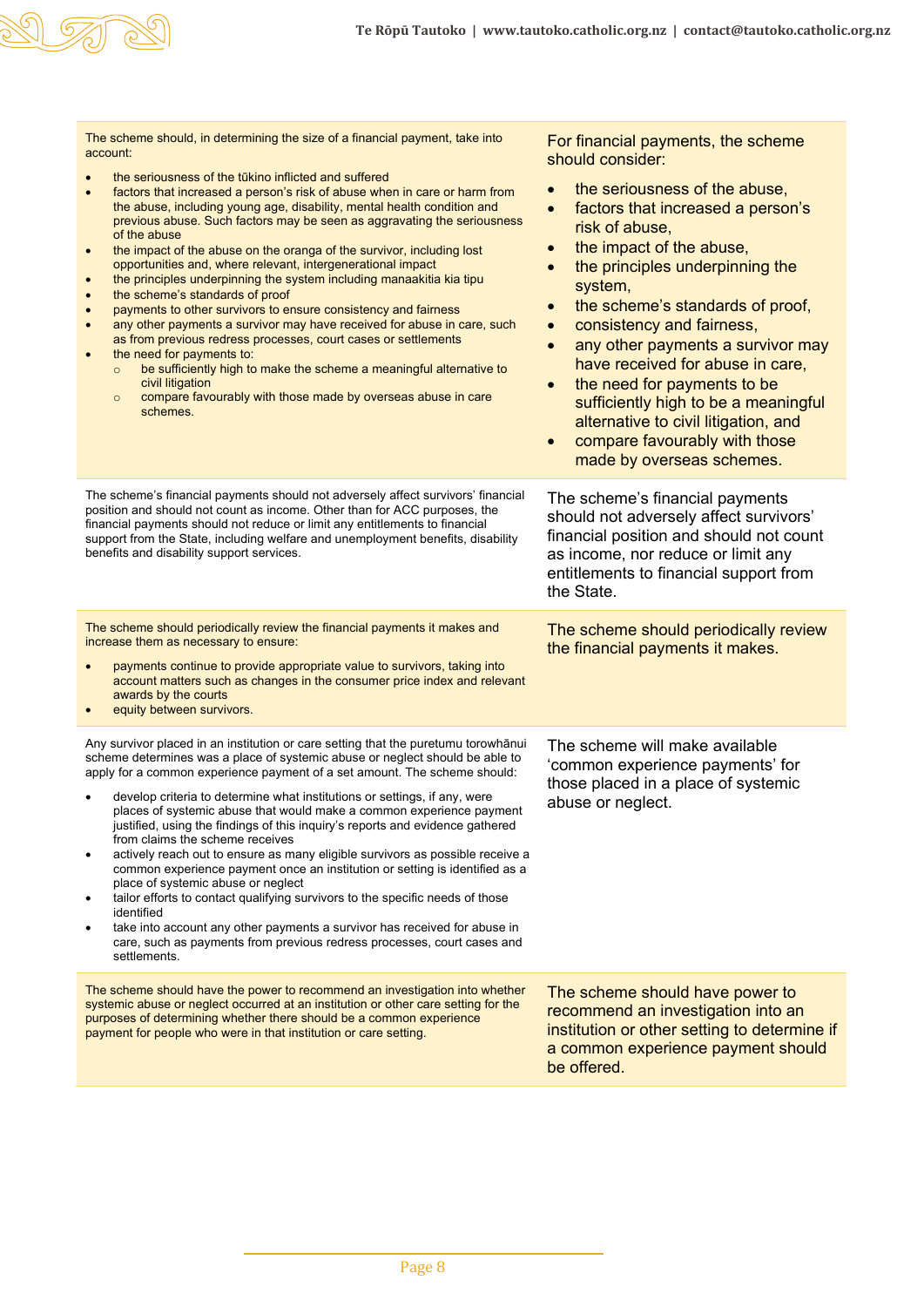

| The scheme should give survivors a written record of its decision, which should<br>set out the tūkino, or abuse it accepts took place and where relevant the impact it<br>had (or if not accepted why the scheme does not accept the claim), along with<br>the reasons for its decision. The record should be in plain language and, if<br>preferred, in reo Māori or New Zealand Sign Language. The scheme should<br>make available assistance as necessary to help survivors to understand the<br>record.                                                                                                                                                 | The scheme should give survivors a<br>written record of its decision along with<br>the reasons for its decision.                                                                                                                                                                                             |
|-------------------------------------------------------------------------------------------------------------------------------------------------------------------------------------------------------------------------------------------------------------------------------------------------------------------------------------------------------------------------------------------------------------------------------------------------------------------------------------------------------------------------------------------------------------------------------------------------------------------------------------------------------------|--------------------------------------------------------------------------------------------------------------------------------------------------------------------------------------------------------------------------------------------------------------------------------------------------------------|
| Accepting puretumu torowhānui from the scheme should not:<br>prevent a survivor from taking civil proceedings or making a complaint for<br>abuse and harm, although the redress should be taken into account in any<br>successful civil proceedings<br>affect any rights a survivor may have against an individual allegedly<br>$\bullet$<br>responsible for the abuse or affect any rights regarding abuse or harm not<br>covered by the puretumu torowhānui from the scheme<br>prevent a survivor from making a complaint to Police, a professional or<br>$\bullet$<br>faith-based disciplinary body or an employer of an alleged or known<br>perpetrator | Accepting redress from the scheme<br>should not:<br>prevent a survivor from taking civil<br>$\bullet$<br>proceedings,<br>affect any rights a survivor may<br>$\bullet$<br>have against an individual,<br>prevent a survivor from making a<br>$\bullet$<br>complaint to Police or other<br>disciplinary body. |
| A scheme decision should have no legal effect on any organisation or individual<br>named in a claim, other than for the purposes of the scheme.                                                                                                                                                                                                                                                                                                                                                                                                                                                                                                             | A scheme decision should have no legal<br>effect on any organisation or individual<br>named in a claim, other than for the<br>purposes of the scheme.                                                                                                                                                        |
| Survivors should be able to make a claim to both the puretumu torowhanui<br>scheme and ACC. Any payments or services provided or facilitated by one<br>should be taken into account by the other.                                                                                                                                                                                                                                                                                                                                                                                                                                                           | Survivors should be able to make a<br>claim to both the scheme and ACC. Any<br>payments or services provided or<br>facilitated by one should be taken into<br>account by the other.                                                                                                                          |
| The Government should legislate to establish the puretumu torowhānui scheme<br>and should set out in this legislation, or in regulations, eligibility criteria and<br>entitlements. It should also consider setting out in regulations the timeframes for<br>the scheme to make decisions.                                                                                                                                                                                                                                                                                                                                                                  | The Government should legislate to<br>establish the scheme.                                                                                                                                                                                                                                                  |
| The puretumu torowhānui scheme should:<br>make decisions that are fair, equitable, predictable, timely, transparent and<br>$\bullet$<br>consistent from survivor to survivor and from year to year<br>be adequately resourced, including having information technology systems,<br>$\bullet$<br>so it can make good, timely decisions<br>have an oversight body to consider complaints about the scheme.                                                                                                                                                                                                                                                    | The scheme should:<br>make decisions that are fair,<br>$\bullet$<br>equitable, predictable, timely,<br>transparent and consistent<br>be adequately resourced<br>have an oversight body to consider<br>$\bullet$<br>complaints about the scheme.                                                              |
| The puretumu torowhānui scheme should have the power to:<br>require any organisation that joins the scheme and any other relevant body<br>to give it information<br>give information to survivors, organisations in the scheme and any other<br>relevant body without redactions, provided the scheme reasonably<br>considers this is necessary to fulfil its functions.                                                                                                                                                                                                                                                                                    | The scheme should have the power to:<br>require institutions to give it<br>$\bullet$<br>information<br>give information to others to fulfil its<br>$\bullet$<br>functions.                                                                                                                                   |
| Survivors and institutions should be able to ask for a review of decisions by the<br>puretumu torowhānui scheme. A review brought by or on behalf of a survivor<br>should not result in a decision less favourable to the survivor than the original<br>one.                                                                                                                                                                                                                                                                                                                                                                                                | Survivors and institutions should be<br>able to ask for a review of decisions.                                                                                                                                                                                                                               |
| A scheme decision should be open to review, including by the scheme of its own<br>accord, if more information comes to light that is likely to have had a significant<br>effect on the outcome of the decision.                                                                                                                                                                                                                                                                                                                                                                                                                                             | A scheme decision should be open to<br>review.                                                                                                                                                                                                                                                               |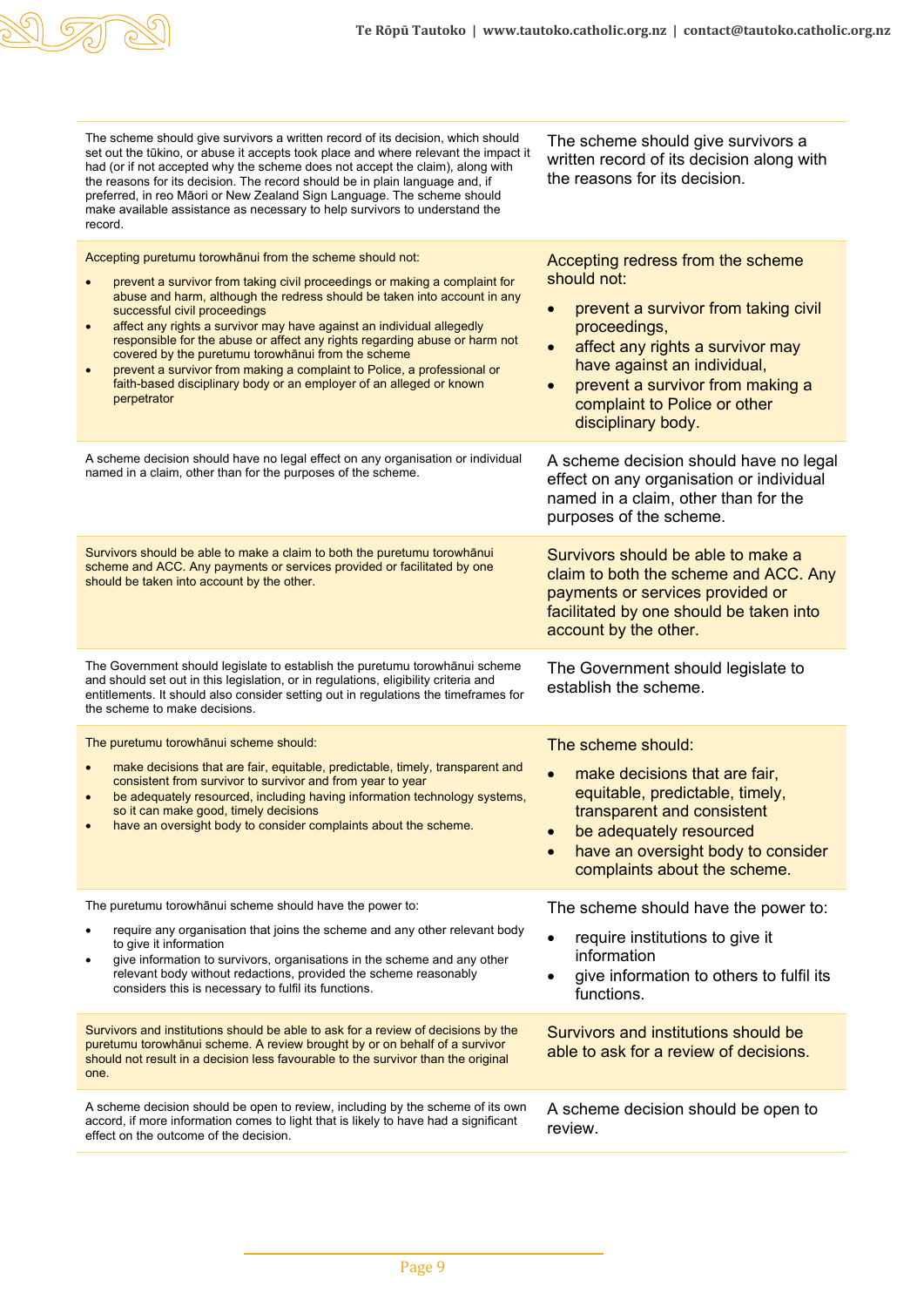π

| The puretumu torowhanui scheme should keep confidential any information it<br>receives, and should:<br>clearly set out and explain any exceptions to this obligation<br>not disclose any information to any organisation not in the scheme without a<br>$\bullet$<br>survivor's consent unless:<br>the disclosure is in accordance with its referrals process<br>$\circ$<br>the information is redacted to remove anything that could identify a<br>$\circ$<br>survivor, subject to any exceptions established by law<br>clearly tell survivors how it manages their records, including who can<br>access them and when, and how long it will keep them.                                                                                     | The scheme should keep confidential<br>any information it receives.                                                                                                                                                         |
|----------------------------------------------------------------------------------------------------------------------------------------------------------------------------------------------------------------------------------------------------------------------------------------------------------------------------------------------------------------------------------------------------------------------------------------------------------------------------------------------------------------------------------------------------------------------------------------------------------------------------------------------------------------------------------------------------------------------------------------------|-----------------------------------------------------------------------------------------------------------------------------------------------------------------------------------------------------------------------------|
| The puretumu torowhānui scheme should redact any alleged perpetrator's name<br>and any other identifying details from its decisions.                                                                                                                                                                                                                                                                                                                                                                                                                                                                                                                                                                                                         | The scheme should redact any alleged<br>perpetrator's name and details from its<br>decisions.                                                                                                                               |
| The puretumu torowhānui scheme should establish consistent processes for the<br>referral of allegations of abuse to police, employers of alleged perpetrators,<br>professional or faith-based disciplinary bodies and other relevant agencies.<br>Safeguards against neglect or retribution of disabled survivors in care or other<br>survivors should be built into these processes.                                                                                                                                                                                                                                                                                                                                                        | The scheme should refer allegations of<br>abuse to police and other relevant<br>organisations.<br>Safeguards against neglect or<br>retribution should be built into these<br>processes.                                     |
| A survivor should be able to disclose to anybody the puretumu torowhanui they<br>received, the scheme's decision and the identity of the institution concerned. The<br>survivor should also, subject to law, continue to be able to disclose details of the<br>abuse to any person as they see fit.                                                                                                                                                                                                                                                                                                                                                                                                                                          | A survivor should be able to disclose<br>the redress they received, the decision,<br>and the identity of the institution<br>concerned.<br>The survivor should also continue to be<br>able to disclose details of the abuse. |
| The puretumu torowhānui scheme should publish a report at least yearly with<br>statistics on:<br>the number of claims made, the number of claims relating to each<br>$\bullet$<br>participating institution, and the types of abuse or neglect involved<br>a breakdown of its decisions on these claims<br>the average time for making a decision<br>$\bullet$<br>the size and range of financial payments<br>$\bullet$<br>the types and frequency of other entitlements made available<br>$\bullet$<br>the age, iwi affiliation, ethnicity - including specific Pacific ethnicity, gender,<br>and any disability of survivors who made the claims<br>the number of reviews sought and the decisions made on them.                           | The scheme should publish a report, at<br>least yearly.                                                                                                                                                                     |
| The Crown should designate an independent agency to review all aspects of the<br>puretumu torowhānui scheme's operations after it has been running for two<br>years, and thereafter at periodic intervals, to ensure continuous improvement in<br>its services. The review should include survivors and should give effect to the<br>Crown's obligations under te Tiriti o Waitangi.                                                                                                                                                                                                                                                                                                                                                         | The Crown should designate an<br>independent agency to review all<br>aspects of the scheme's operations<br>after it has been running for two years,<br>and at periodic intervals.                                           |
| The puretumu torowhānui scheme should have the power to:<br>report to care providers or any agency, including monitoring agencies, on<br>information it receives about systemic issues and make recommendations<br>on how to respond to these issues including for the purposes of determining<br>a common experience payment<br>require care providers or agencies to report on actions they have taken in<br>$\bullet$<br>response to its recommendations<br>make recommendations and responses public<br>$\bullet$<br>provide information and recommendations to the Crown on areas of reform<br>$\bullet$<br>relevant to abuse in care, including health, disability services, adoption,<br>Oranga Tamariki, ACC, education and housing. | The scheme should have the power to<br>report to institutions about systemic<br>issues, require institutions to report<br>back, make recommendations and<br>responses public and provide<br>recommendations to the Crown.   |
| The Crown should have overall responsibility for funding the puretumu<br>torowhānui scheme so survivors receive financial payments in a timely manner.                                                                                                                                                                                                                                                                                                                                                                                                                                                                                                                                                                                       | The Crown should have overall<br>responsibility for funding the scheme so                                                                                                                                                   |

 $\overline{\mathbb{Q}}$ 

 $\varpi$ 

S)

6)

Г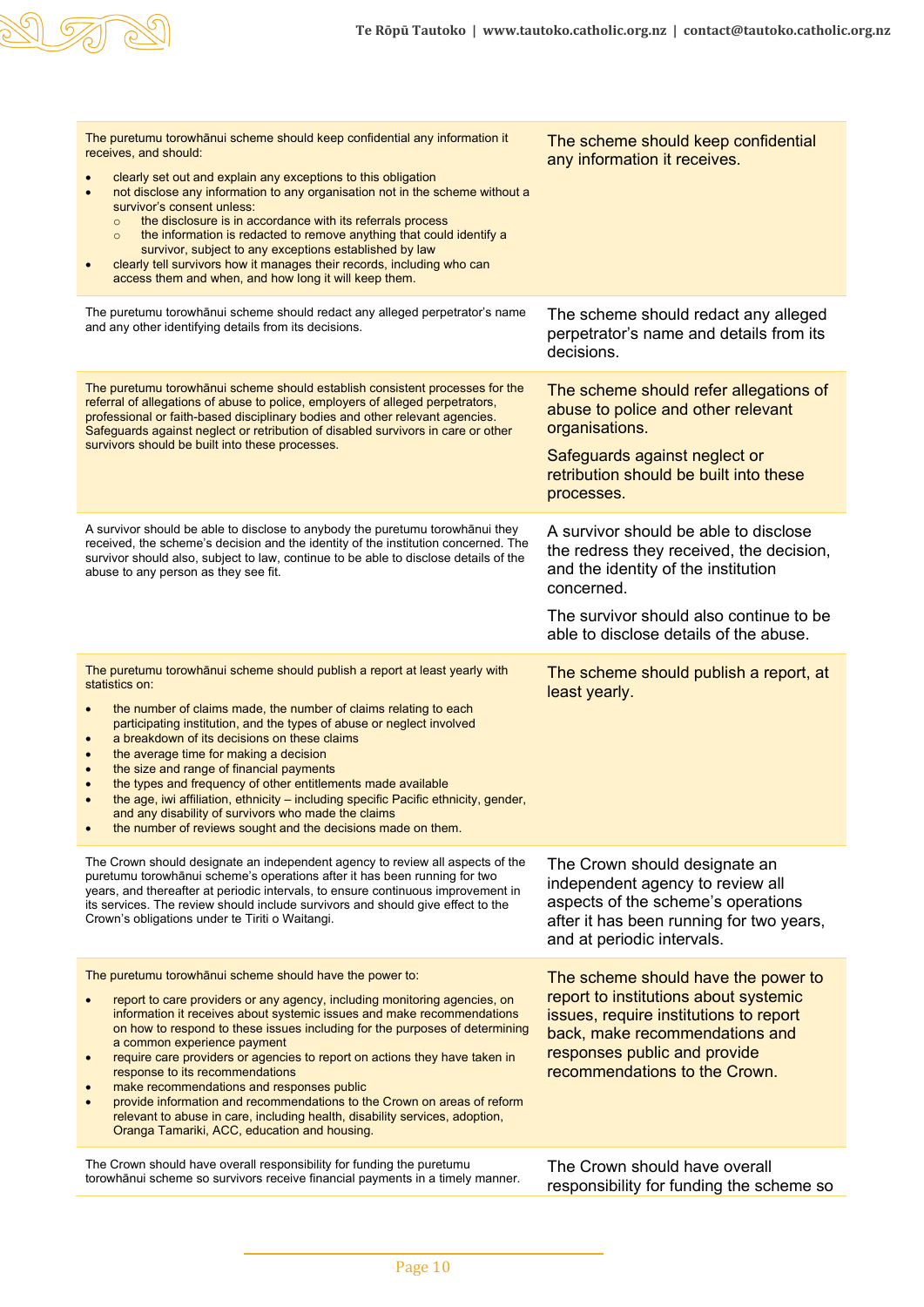|                                                                                                                                                                                                                                                                                                                                                                                                                                                                                                                                                                                                                                                                                                                                                                                                                                                                                                                                                                                                                                                                                                                                                                                                                             | survivors receive financial payments in<br>a timely manner.                                                                                                                                          |
|-----------------------------------------------------------------------------------------------------------------------------------------------------------------------------------------------------------------------------------------------------------------------------------------------------------------------------------------------------------------------------------------------------------------------------------------------------------------------------------------------------------------------------------------------------------------------------------------------------------------------------------------------------------------------------------------------------------------------------------------------------------------------------------------------------------------------------------------------------------------------------------------------------------------------------------------------------------------------------------------------------------------------------------------------------------------------------------------------------------------------------------------------------------------------------------------------------------------------------|------------------------------------------------------------------------------------------------------------------------------------------------------------------------------------------------------|
| Faith-based institutions and indirect State care providers should contribute to the<br>scheme's funding.                                                                                                                                                                                                                                                                                                                                                                                                                                                                                                                                                                                                                                                                                                                                                                                                                                                                                                                                                                                                                                                                                                                    | <b>Faith-based institutions and indirect</b><br>State care providers should contribute<br>to the scheme's funding.                                                                                   |
| Those designing the puretumu torowhānui scheme should determine how the<br>Crown or the scheme should collect financial payments awarded against<br>individual faith-based institutions and indirect State care providers and how to<br>apportion the scheme's costs including the costs of oranga services.                                                                                                                                                                                                                                                                                                                                                                                                                                                                                                                                                                                                                                                                                                                                                                                                                                                                                                                | Those designing the scheme should<br>determine how the to collect financial<br>payments awarded against non-State<br>institutions and how to apportion the<br>scheme's costs to institutions.        |
| The puretumu torowhānui scheme and any other funders should encourage the<br>provision of support services locally by giving preference to collectives within<br>communities in the design and delivery of support services, recognising the<br>specific obligations under te Tiriti o Waitangi for Māori, while the Crown should<br>properly resource local services, which may include:<br>extra resourcing to service providers, such as holistic Whanau Ora health<br>$\bullet$<br>providers or iwi, to increase their capability and capacity<br>commissioning new support services, particularly where gaps have been<br>$\bullet$<br>Identified.                                                                                                                                                                                                                                                                                                                                                                                                                                                                                                                                                                     | The scheme should encourage the<br>provision of support services locally.                                                                                                                            |
| The Crown and the puretumu torowhānui scheme should ensure sufficiently<br>skilled workforces are available to provide oranga services to survivors, and that<br>all those who have contact with survivors, including scheme staff, advocates,<br>navigators and lawyers, are trauma-informed and culturally responsive. This will<br>require the Crown to have a transformative workforce change strategy and<br>resourcing training and workforce skill development, including:<br>providing incentives and additional and ongoing skills training to workforces<br>developing and making mandatory training for those entering relevant<br>٠<br>workforces<br>ensuring workforces receive awareness raising and training on the rights of<br>٠<br>disabled people, in particular:<br>disabled people's rights to access to justice under article 13 of the<br>$\circ$<br>United Nations Convention on the Rights of Persons with Disabilities<br>the inclusion of disabled people in the design and provision of this<br>$\circ$<br>training<br>a strategy for developing relevant skills among survivors and Māori, Pacific<br>and disabled people to help relevant workforces to relate appropriately to<br>survivors. | The Crown and the scheme should<br>ensure sufficiently skilled workforces<br>are available to provide support<br>services to survivors.                                                              |
| The Crown should immediately commission a stocktake of available oranga<br>services for survivors, including counselling and other psychological care,<br>educational services and vocational services.                                                                                                                                                                                                                                                                                                                                                                                                                                                                                                                                                                                                                                                                                                                                                                                                                                                                                                                                                                                                                     | The Crown should immediately<br>commission a stocktake of available<br>support services for survivors.                                                                                               |
| The Māori Collective, in conjunction with the Purapura Ora Collective, should<br>commission an expert review to evaluate the services identified in the stocktake<br>and make recommendations on any changes or extra services needed. This<br>should be completed well in advance of final decisions on the scheme.                                                                                                                                                                                                                                                                                                                                                                                                                                                                                                                                                                                                                                                                                                                                                                                                                                                                                                        | The Māori Collective, in conjunction with<br>the Purapura Ora Collective, should<br>commission an expert review to<br>evaluate the services identified in the<br>stocktake and make recommendations. |
| The Crown should consider establishing a dedicated fund for any extra services<br>or improvements to services recommended by the expert review, along with any<br>independent monitoring and review arrangements.                                                                                                                                                                                                                                                                                                                                                                                                                                                                                                                                                                                                                                                                                                                                                                                                                                                                                                                                                                                                           | The Crown should consider establishing<br>a dedicated fund for any extra services<br>or improvements to services<br>recommended by the expert review.                                                |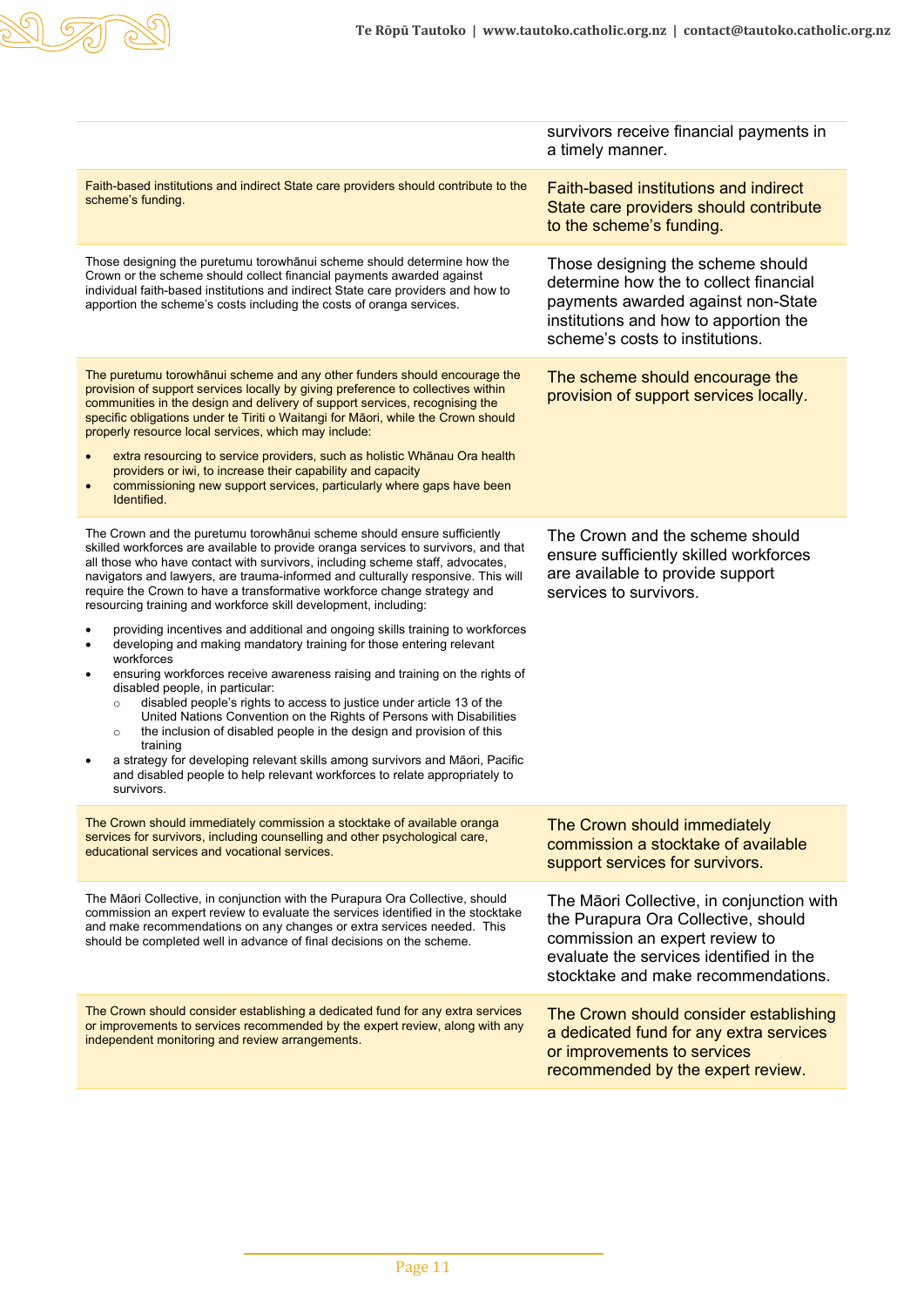

| Each faith-based institution should establish or nominate an entity to provide a<br>single point of contact with the puretumu torowhanui scheme and with other<br>institutions in the scheme. The Crown should consider whether State agencies<br>should each establish or nominate an entity for this purpose or whether one such<br>entity should serve all State agencies.                                                                                                                                                                                                                     | Each institution should establish or<br>nominate an entity to provide a single<br>point of contact with the scheme.                                                                                                                                                                                                                                                                        |
|---------------------------------------------------------------------------------------------------------------------------------------------------------------------------------------------------------------------------------------------------------------------------------------------------------------------------------------------------------------------------------------------------------------------------------------------------------------------------------------------------------------------------------------------------------------------------------------------------|--------------------------------------------------------------------------------------------------------------------------------------------------------------------------------------------------------------------------------------------------------------------------------------------------------------------------------------------------------------------------------------------|
| Acknowledgements and apologies should, where appropriate, be accompanied<br>by tangible demonstrations of goodwill and reconciliation. As part of this, the<br>Crown, indirect State care providers and faith-based institutions should consider:<br>funding memorials, ceremonies (including "citizenship" ceremonies) and<br>projects that remember survivors<br>establishing archives of survivors' accounts of their abuse, and also the<br>$\bullet$<br>accounts of their whanau, hapu and iwi, with the informed consent of these<br>people<br>removing any memorials to perpetrators.<br>٠ | Tangible demonstrations of goodwill<br>and reconciliation should be considered.                                                                                                                                                                                                                                                                                                            |
| The Government should consider funding a national project to investigate<br>potential unmarked graves and urupā or graves at psychiatric hospitals and<br>psychopaedic sites, and to connect whānau to those who may be buried there.<br>The Government should support tangata whenua who wish to heal or<br>whakawatea the whenua where this has occurred.                                                                                                                                                                                                                                       | The Government should consider<br>funding a national project to investigate<br>potential unmarked graves and urupā or<br>graves at psychiatric hospitals and<br>psychopaedic sites.                                                                                                                                                                                                        |
| The Government should take active steps to raise awareness of abuse in care,<br>what it is, its effects, what has been done in response, and how those abused<br>can seek help. This should include widely disseminating this inquiry's interim<br>report, this report and all subsequent inquiry reports.                                                                                                                                                                                                                                                                                        | The Government should take active<br>steps to raise awareness of abuse in<br>care, what it is, its effects, what has<br>been done in response, and how those<br>abused can seek help.                                                                                                                                                                                                      |
| The Government should fund an ongoing programme focused on supporting the<br>delivery of independent Aotearoa New Zealand-specific research on the effects<br>and causes of abuse in care, and social campaigns that seek to eliminate abuse<br>in care and highlight the need to keep people safe from harm, and events<br>acknowledging what has happened.                                                                                                                                                                                                                                      | The Government should fund<br>independent Aotearoa New Zealand-<br>specific research on the effects and<br>causes of abuse in care, and social<br>campaigns that seek to eliminate abuse<br>in care.                                                                                                                                                                                       |
| The Crown should create in legislation:<br>a right to be free from abuse in care<br>a non-delegable duty to ensure all reasonably practicable steps are taken to<br>$\bullet$<br>protect this right, and direct liability for a failure to fulfil the duty<br>an exception to the ACC bar for abuse in care cases so survivors can seek<br>compensation through the courts.                                                                                                                                                                                                                       | The Crown should create in legislation:<br>a new right to be free from abuse in<br>care,<br>a non-delegable duty to ensure all<br>reasonably practicable steps are<br>taken to protect this right, and direct<br>liability for a failure to fulfil the duty,<br>and<br>an exception to the ACC bar for<br>abuse in care cases so survivors<br>can seek compensation through the<br>courts. |
| The Crown should, if it decides not to enact the changes in recommendation 75,<br>consider:<br>empowering the puretumu torowhānui scheme to award compensation<br>reforming ACC so that it covers the same abuse the new puretumu<br>$\bullet$<br>torowhānui scheme covers and provides fair compensation and other<br>appropriate remedies for that abuse.                                                                                                                                                                                                                                       | The Crown should, if it decides not to<br>enact the changes in recommendation<br>75, consider:<br>the scheme awarding<br>compensation, and<br>reforming ACC, expanding types of<br>$\bullet$<br>abuse covered and providing<br>compensation.                                                                                                                                               |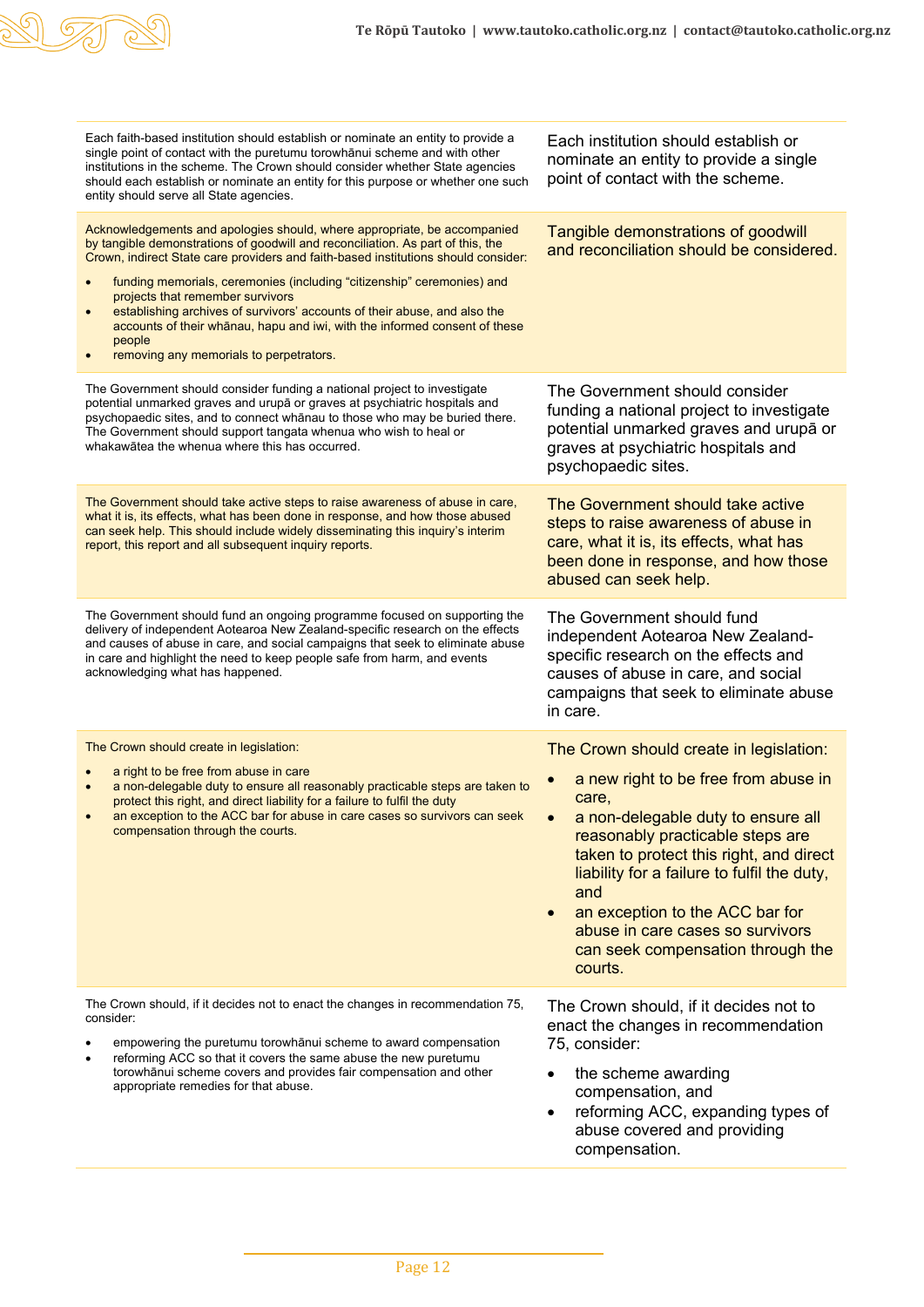

| WorkSafe New Zealand should include abuse in care within its focus areas. This<br>should include investigating and, where appropriate, prosecuting breaches by a<br>care provider and its officers under the Health and Safety at Work Act 2015.                                                                                                                                                                                                                                                                                                                                                                                                                                                                                                                                                | <b>WorkSafe New Zealand should include</b><br>abuse in care within its focus areas.                                                                                                                                                                                                                                                                                                                                             |
|-------------------------------------------------------------------------------------------------------------------------------------------------------------------------------------------------------------------------------------------------------------------------------------------------------------------------------------------------------------------------------------------------------------------------------------------------------------------------------------------------------------------------------------------------------------------------------------------------------------------------------------------------------------------------------------------------------------------------------------------------------------------------------------------------|---------------------------------------------------------------------------------------------------------------------------------------------------------------------------------------------------------------------------------------------------------------------------------------------------------------------------------------------------------------------------------------------------------------------------------|
| The Crown should amend the Limitation Act 1950 and Limitation Act 2010, with<br>retrospective effect, so:<br>any survivor who claims to have been abused or neglected in care while<br>under 20 is not subject to the Acts' limitation provisions<br>any survivor who has settled such a claim that was barred under either Act<br>$\bullet$<br>may relitigate if a court considers it just and reasonable to do so<br>any survivor who has had a judgment on such a claim can relitigate if they<br>$\bullet$<br>were found to have been barred under either Act's limitation provisions, and<br>the time bar prevented the survivor from getting redress<br>the court retains a discretion to decide that a case cannot go ahead if it<br>$\bullet$<br>considers a fair trial is not possible | The Crown should amend the Limitation<br>Act 1950 and Limitation Act 2010, with<br>retrospective effect, so:<br>any survivor claiming abuse in care<br>when under 20 is not subject to<br>limitation provisions,<br>in many cases survivors who have<br>settled may relitigate, and<br>the court retains a discretion to<br>$\bullet$<br>decide that a case cannot go ahead<br>if it considers a fair trial is not<br>possible. |
| The Crown should:<br>consider whether there should be any other conditions on a survivor's right<br>to litigate or relitigate a case that has been settled or a judgment has been<br>issued on, or whether a survivor should have any extra rights in these<br>circumstances<br>direct the Law Commission to review other obstacles to civil litigation by<br>survivors and recommend any corrective steps, a task the Law Commission<br>should complete within 12 months of the Governor-General receiving this<br>report.                                                                                                                                                                                                                                                                     | The Crown should consider whether<br>there should be any other conditions on<br>a survivor's right to litigate or relitigate a<br>case.<br>The Crown to direct the Law<br>Commission to, within 12 months,<br>review other obstacles to civil litigation.                                                                                                                                                                       |
| The Crown should review and consider raising the rates available for abuse in<br>care work.                                                                                                                                                                                                                                                                                                                                                                                                                                                                                                                                                                                                                                                                                                     | The Crown should review and consider<br>raising the rates available for abuse in<br>care work.                                                                                                                                                                                                                                                                                                                                  |
| The Ministry of Justice should:<br>work with New Zealand Law Society to offer training to lawyers wanting to<br>take on abuse in care cases, including training on how to ensure effective<br>access to justice for disabled people<br>establish, maintain and publicise a list of lawyers who are competent and<br>$\bullet$<br>available to work on abuse in care cases.                                                                                                                                                                                                                                                                                                                                                                                                                      | The Ministry of Justice should offer<br>training to lawyers wanting to take on<br>abuse in care cases and have a public<br>list of lawyers who can work on abuse in<br>care cases.                                                                                                                                                                                                                                              |
| The Crown should draw up a model litigant policy to replace the<br>Attorney-General's civil litigation values, and the policy should be:<br>consistent with the contents of this report<br>completed within 12 months of the Governor-General receiving this report.                                                                                                                                                                                                                                                                                                                                                                                                                                                                                                                            | The Crown should draw up a model<br>litigant policy.                                                                                                                                                                                                                                                                                                                                                                            |
| State agencies, indirect State care providers and faith-based institutions, along<br>with their lawyers, should act consistently with the model litigant policy in<br>responding to all abuse in care claims, whether lodged through the courts or the<br>scheme.                                                                                                                                                                                                                                                                                                                                                                                                                                                                                                                               | Institutions should act consistently with<br>the model litigant policy in responding to<br>all abuse in care claims.                                                                                                                                                                                                                                                                                                            |
| The Crown should draw up a set of principles to guide its conduct in responding<br>to abuse in care claims, and indirect State care providers and faith-based<br>institutions should draw up their own, too.                                                                                                                                                                                                                                                                                                                                                                                                                                                                                                                                                                                    | Institutions should draw up a set of<br>principles to guide its conduct in<br>responding to abuse in care claims.                                                                                                                                                                                                                                                                                                               |
| Institutions, when responding to record requests, should:                                                                                                                                                                                                                                                                                                                                                                                                                                                                                                                                                                                                                                                                                                                                       | Institutions should consistently, and in a<br>timely way, help survivors obtain and<br>understand their records in as full a<br>form as possible while still respecting<br>the privacy of others.                                                                                                                                                                                                                               |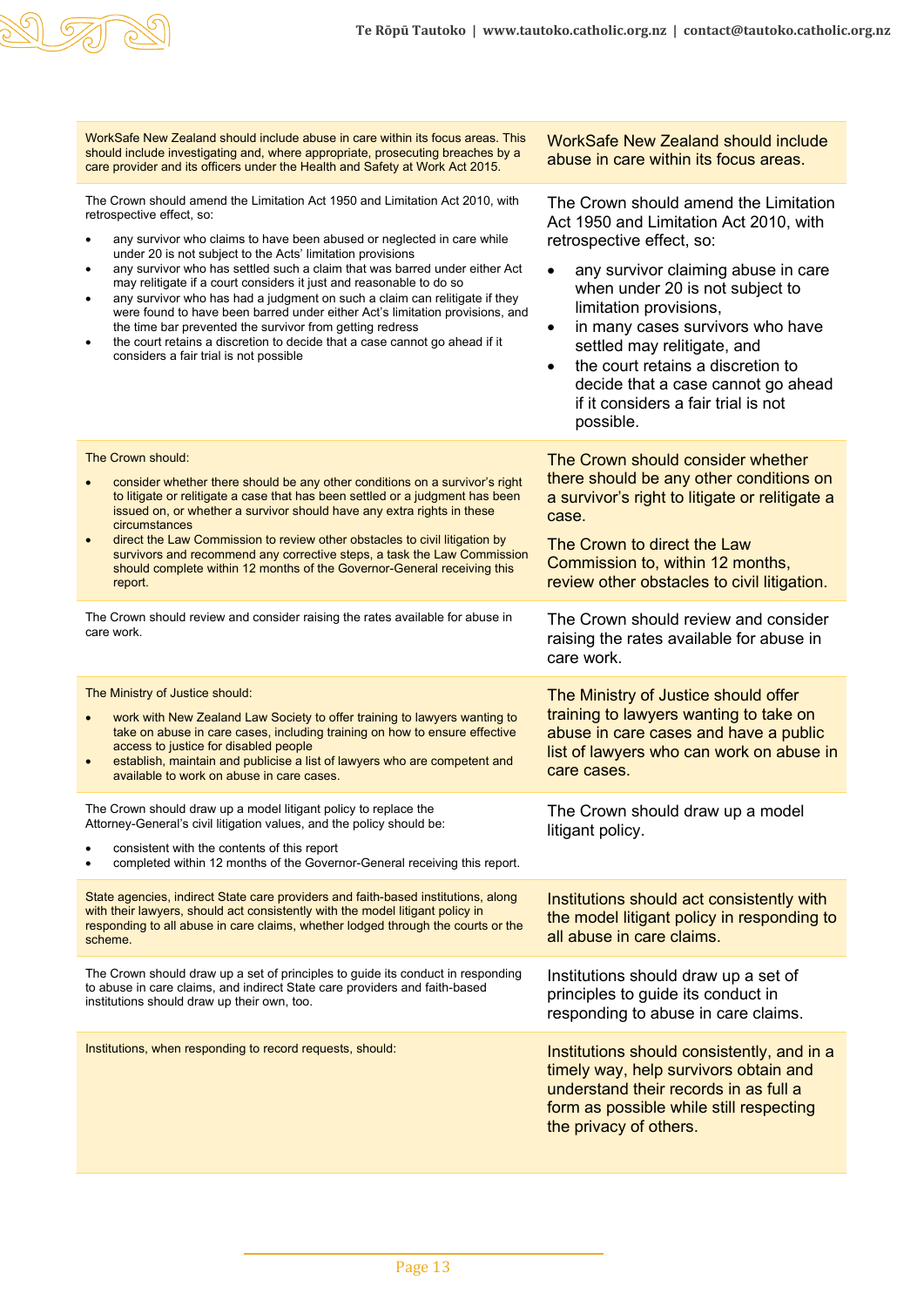

| help survivors obtain their records in as full a form as possible while still<br>$\bullet$<br>respecting the privacy of others<br>help survivors to understand their records<br>$\bullet$<br>favour disclosure wherever possible<br>$\bullet$<br>be consistent as much as possible in what they disclose, irrespective of<br>$\bullet$<br>whether in response to court discovery rules or survivor requests<br>give specific explanations of the privacy reasons they use to justify<br>withholding information<br>have the necessary resources to respond in an appropriate and timely way.             |                                                                                                                                                                                                                                                                                                                                 |
|----------------------------------------------------------------------------------------------------------------------------------------------------------------------------------------------------------------------------------------------------------------------------------------------------------------------------------------------------------------------------------------------------------------------------------------------------------------------------------------------------------------------------------------------------------------------------------------------------------|---------------------------------------------------------------------------------------------------------------------------------------------------------------------------------------------------------------------------------------------------------------------------------------------------------------------------------|
| Institutions should, before making redactions that would withhold a significant<br>amount of information to protect the privacy of one or more individuals, consider<br>seeking the consent of those individuals to release the information.                                                                                                                                                                                                                                                                                                                                                             | Institutions should, before making<br>redactions to protect the privacy of one<br>or more individuals, consider seeking<br>the consent of those individuals to<br>release the information.                                                                                                                                      |
| The Crown should develop guidelines, applicable to all institutions, on the<br>matters set out in recommendations 85 and 86, and it should do this in<br>partnership with Māori and with the involvement of survivors and institutions.                                                                                                                                                                                                                                                                                                                                                                  | The Crown should develop guidelines,<br>applicable to all institutions, on the<br>matters set out in recommendations 85<br>and 86.                                                                                                                                                                                              |
| The Crown should complete its work on a policy to streamline the way agencies<br>handle survivor records within six months, and this policy should also deal with<br>the preservation of records and the advantages and disadvantages of<br>centralising records.                                                                                                                                                                                                                                                                                                                                        | The Crown should complete its work on<br>a policy to streamline the way agencies<br>handle survivor records within 6<br>months.                                                                                                                                                                                                 |
| The Crown should:<br>urgently review disposal authorities relevant to care records and consider<br>whether to prohibit the disposal of care records until at least the completion<br>of its work on records<br>review care providers' record-keeping practices, consider whether to set a<br>standard governing what records providers should create and keep, and<br>consider whether those keeping records for care providers should receive<br>training<br>decide whether Aotearoa New Zealand should have a service similar to<br><b>Find and Connect.</b>                                           | The Crown should urgently review<br>disposal authorities relevant to care<br>records and consider whether to set a<br>standard governing what records<br>providers should create and keep.                                                                                                                                      |
| The Crown should ensure that any monitoring body or monitoring activities<br>relating to children, young people and adults at risk in care:<br>nurtures the trust of children, young people and adults at risk<br>is consistent with the Crown's te Tiriti o Waitangi obligations<br>is organised to reflect the Māori-Crown relationship<br>is independent of other oversight mechanisms and the organisation(s)<br>being monitored<br>complies with all relevant human rights obligations<br>operates regularly, or is conducted regularly, using staff with appropriate<br>٠<br>skills and expertise. | The Crown should ensure that any<br>monitoring body or monitoring activities<br>relating to children, young people and<br>adults at risk in care nurtures, is<br>consistent with the te Tiriti and human<br>rights obligations, is independent, and<br>operates regularly using staff with<br>appropriate skills and expertise. |
| Institutions should use their best endeavours to resolve claims in the lead-up to<br>the establishment of the puretumu torowhanui scheme and should offer<br>settlements that do not prejudice survivors' rights under the new puretumu<br>torowhānui scheme or under any legislation enacted in response to our<br>recommendations on civil litigation.                                                                                                                                                                                                                                                 | Institutions should use their best<br>endeavours to resolve claims in the<br>lead-up to the establishment of the<br>scheme, not prejudicing survivors' rights<br>under the proposals in the<br>recommendations.                                                                                                                 |
| Institutions should, until our limitation reform recommendations are implemented,<br>rely on limitation defences only in cases where they reasonably consider a fair<br>trial will not be possible.                                                                                                                                                                                                                                                                                                                                                                                                      | Institutions should, in the meantime, rely<br>on limitation defences only in cases<br>where they reasonably consider a fair<br>trial will not be possible.                                                                                                                                                                      |
| The Crown should immediately set up and fund a mechanism to make advance<br>payments to survivors who, because of serious ill health or age, are at significant                                                                                                                                                                                                                                                                                                                                                                                                                                          | The Crown should immediately set up<br>and fund to make advance payments to                                                                                                                                                                                                                                                     |